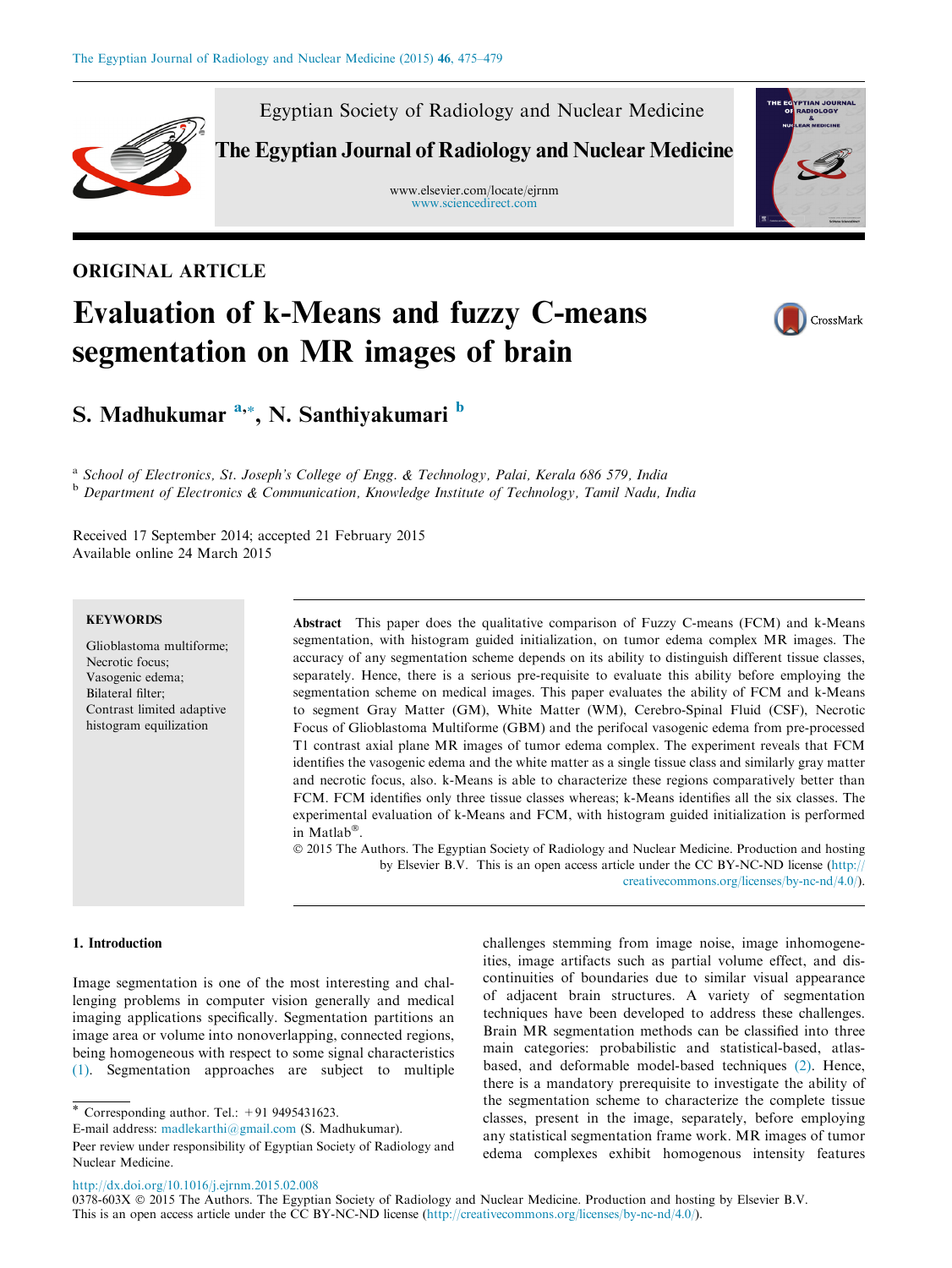<span id="page-1-0"></span>between WM and edema and similarly between necrotic focus and GM, as evident in Fig. 1. This is an investigation of the ability of FCM and k-Means to characterize the GM, WM, CSF, necrotic focus, vasogenic edema and background present in pre-processed axial plane T1 contrast MR images of GBM-edema complex.

Wen and Celebi [\(3\)](#page-4-0) compared hard C-means and FCM clustering for color quantization. The results demonstrate that FCM is significantly slower than hard C-means, and that with respect to output quality, the former algorithm is neither objectively nor subjectively, superior to the latter.

Panda et al. [\(4\)](#page-4-0) tested the performances FCM and k-Means. Two distance measures such as Manhattan (MH) and Euclidean (ED) are used to note how these distance measures influence the overall clustering performance. The performance has been compared based on seven parameters, sensitivity, specificity, precision, accuracy, run time, average intra cluster distance and inter cluster distance. Based on the experimental results, the paper concluded that both k-Means and FCM performed well.

However, k-Means outperformed FCM in terms of computational efficiency. FCM-MH combination produced most compact clusters, while k-Means-ED yielded most distinct clusters.

In Etehadtavakol et al. [\(5\),](#page-4-0) two color segmentation techniques, k-Means and FCM for color segmentation of infrared (IR) breast images are modeled and compared. k-Means algorithm generated empty clusters. The fuzzy nature of IR breast images helps the FCM segmentation to provide more accurate results with no empty cluster.

Yin et al. [\(6\)](#page-4-0) is a comparison of k-Means and FCM performance for automated determination of the Arterial Input Function (AIF). The results demonstrate that k-Means analysis can yield more accurate and robust AIF results, although it takes longer to execute than the FCM. Authors consider that this longer execution time is trivial relative to the total time required for image manipulation in a PACS setting, and is acceptable if an ideal AIF is obtained. Therefore, the literature suggested, the k-Means method is preferable to FCM in AIF detection.

Sueli et al. [\(7\)](#page-4-0) presented a comparison among nonhierarchical and hierarchical clustering algorithms including SOM (Self-Organization Map) neural network and FCM. Data were simulated, considering correlated and uncorrelated

Fig. 1 Axial plane T1 contrast MRI of GBM-edema complex. (Image Courtesy: Hind Labs, Kottayam Medical College Kerala).

variables, non-overlapping and overlapping clusters with and without outliers. A total of 2530 data sets were simulated. The results showed that FCM had a very good performance in all cases being very stable even in the presence of outliers and overlapping. All other clustering algorithms were very affected by the amount of overlapping and outliers. SOM neural network did not perform well in almost all cases being much affected by the number of variables and clusters. The traditional hierarchical clustering and k-Means methods presented similar performance.

In Ghosh and Dubey [\(8\),](#page-4-0) centroid based k-Means and representative object based FCM clustering algorithms are compared. These algorithms are applied and performance is evaluated on the basis of the efficiency of clustering output. The numbers of data points as well as the number of clusters are the factors upon which the behavior patterns of both the algorithms are analyzed. Literature observed FCM produces close results to k-Means clustering but it still requires more computational time than k-Means.

Wang and Garibaldi [\(9\)](#page-4-0) applied k-Means and FCM to cluster a lymph node tissue section which had been diagnosed with metastatic infiltration. Each cluster algorithm was run 10 times as different initialization states may lead to different clustering results. The performance of the two algorithms was compared by subjectively altering the number of clusters from 2 to 9 and analyzed the results using false-color images which are produced as a function of the spatial coordinates on the tissue section. In the initial stages of this experiment, it was observed that the ranges of the first three principal components were too small and may lead to small objective function values in FCM. Therefore, the minimal amount of improvement must be set to a small enough value to allow the cluster center positions to improve; otherwise the iteration will stop prematurely. After adjusting this setting, the performance of FCM was significantly better. The results show that FCM can separate the major different tissue types using just a small number of clusters, whereas k-Means is only able to separate them if a larger cluster number is used.

It seems the segmentation accuracy of FCM and k-Means is image dependent. The literatures are not unanimous regarding their opinion about the performance of k-Means and FCM. This paper proceeds through the specification of test images, preprocessing, mathematical formulation of k-Means and FCM. Eventually, qualitative evaluation of segmentation results of both the algorithm, in terms of number of tissue classes identified and the accuracy of clustering are furnished.

#### 2. Materials and methods

Axial Plane T1 contrast enhanced (Series: AX T1 SE FS + C, Spin Echo Sequence (SE)) MR images (courtesy: Hind Labs, Govt. Medical College Kottayam, Kerala) were selected for the experimental evaluation of k-Means and FCM. The specification of MR equipment is; Manufacturer: GE Medical Systems, Model Name: Signa HDxt, Acquisition Type: 2D and 1.5T field strength. Experimental evaluation of FCM and k-Means was performed on Matlab®, (Version: 7.12.0.635 (R2011a)) Image Processing Tool Box. The preprocessing includes elimination of noisy background, restoration with bilateral filter [\(10\)](#page-4-0) contrast enhancement with Contrast Limited Adaptive Histogram Equalization (CLAHE) [\(11\)](#page-4-0)

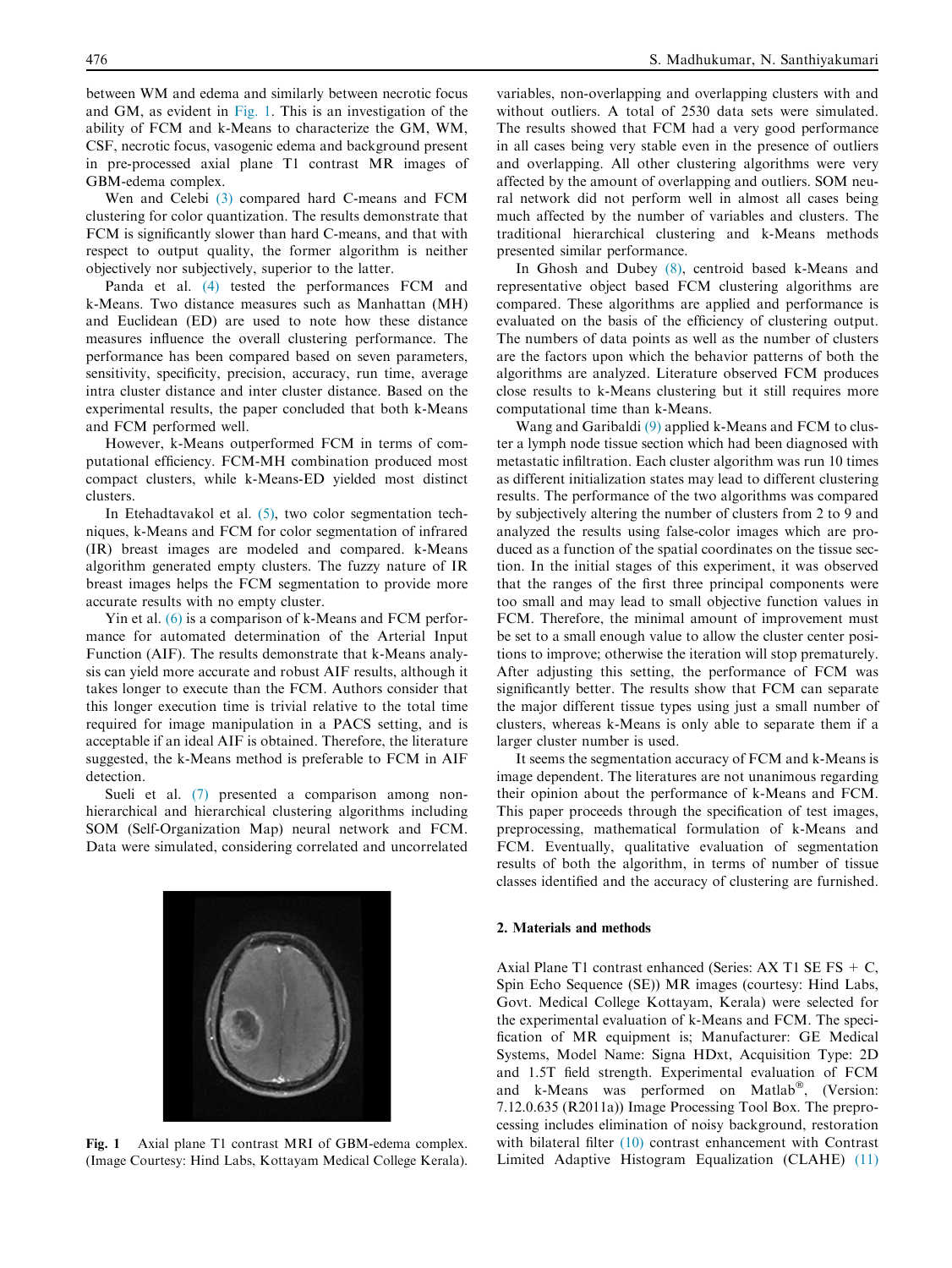<span id="page-2-0"></span>and skull stripping. Fig. 2 shows the output images at various stages of preprocessing. FCM [\(12\)](#page-4-0) is based on minimizing an objective function, with respect to fuzzy membership  $'U'$ , and set of cluster centroids, 'V'.

$$
J_m(U, V) = \sum_{j=1}^{N} \sum_{i=1}^{C} u_{ij}^m d^2(x_j, v_i)
$$
 (1)

In (1)  $X = \{x_1, x_2, \ldots, x_i, \ldots, x_N\}$  is a  $p \times N$  data matrix, where,  $p$  represents the dimension of each  $x_i$  "feature" vector, and N represents the number of feature vectors (pixel numbers in the image). 'C' is the number of clusters.  $U_{ij} \subseteq U(p,N,C)$  is the membership function of vector  $x_i$  to the *i*th cluster, which satisfies  $u_{ij} \in [0, 1]$  and,

$$
\sum_{i=1}^{C} u_{ij} = 1, \quad j = 1, 2, \dots N
$$
 (2)

The membership function can be expressed as,

$$
u_{ij} = \frac{1}{\sum_{k=1}^{C} \left(\frac{d(x_j, y_i)}{d(x_j, y_k)}\right)^{2/m-1}}
$$
(3)

 $V = \{v_1, v_2 \dots v_i \dots V_C\}$  is a  $p \times C$  matrix and denotes the cluster feature center.

$$
v_i = \frac{\sum_{j=1}^{N} (u_{ij})^m x_j}{\sum_{j=1}^{N} (u_{ij})^m} \quad i = 1, 2 \dots C
$$
 (4)

 $m \in (1,\infty)$  is a weighting exponent on each fuzzy membership, which controls the degree of fuzziness.  $d^2(x_j, v_i)$  is a measurement of similarity between  $x_i$  and  $v_i$ .

$$
d^{2}(x_{j}, y_{i}) = ||x_{j} - y_{i}||^{2}
$$
\n(5)

||.|| can be either Euclidean distance or one of its generalizations as Mahalanobis distance. Euclidian metric is used in this experimental study. Degree fuzziness was set to two. It was observed that variations in degree of fuzziness did not have substantial influence on segmentation outcome. The feature vector  $X'$  in the MR image represents the pixel intensities, so  $p = 1$ . 'C' is the number of tissue classes in the pre-processed MR image and cluster centers in  $V$  are the mean intensity of tissue classes, derived from the histogram guided initialization. The FCM algorithm iteratively optimizes  $J_m$  (U, V) with the continuous update of 'U' and 'V', until  $|U^{(l+1)} - U^{(l)}| \le \varepsilon$ where, 'l' is the number of iterations and ' $\varepsilon$ ' is the user defined threshold or termination criteria. 'e' was set to 0.001 in this experiment. The number of tissue classes  $^{\circ}C^{\circ}$  is six, GM, WM, CSF, necrosis, enhancing edema and background as visible in [Figs. 3](#page-3-0) and [4.](#page-3-0) The CSF is absent in the axial slice shown in [Fig. 5](#page-3-0) so that the number of tissue classes is five.

The mean intensity of tissue classes for initializing both FCM and k-Means is derived from a histogram guided method. In histogram guided initialization, let  $\mu$  be the vector of mean intensity of 'k' tissue classes present in the pre-processed image,

$$
\mu = {\mu_1, \mu_2, \mu_3 \dots, \mu_k}
$$
\n
$$
(6)
$$

and 'j' be an arbitrary sequence

$$
j = \{0, 1, 2, 3 \dots k\}
$$
 (7)

The range of pixel intensities or the interval between maximum and minimum intensities in the pre-processed MR image is divided into 'k' intensity bins, with  $k + 1$  intensity points between the maximum and minimum intensity. These intensity points,

$$
I_j = I_L + j \left( \frac{I_H - I_L}{k} \right) \tag{8}
$$

where  $I_H$  is the maximum intensity in the pre-processed MR image and  $I_L$ , the minimum intensity. As pointed earlier, the



Fig. 2 Original image, background eliminated image, restored image after bilateral filtering, contrast enhanced image after CLAHE and skull stripped image.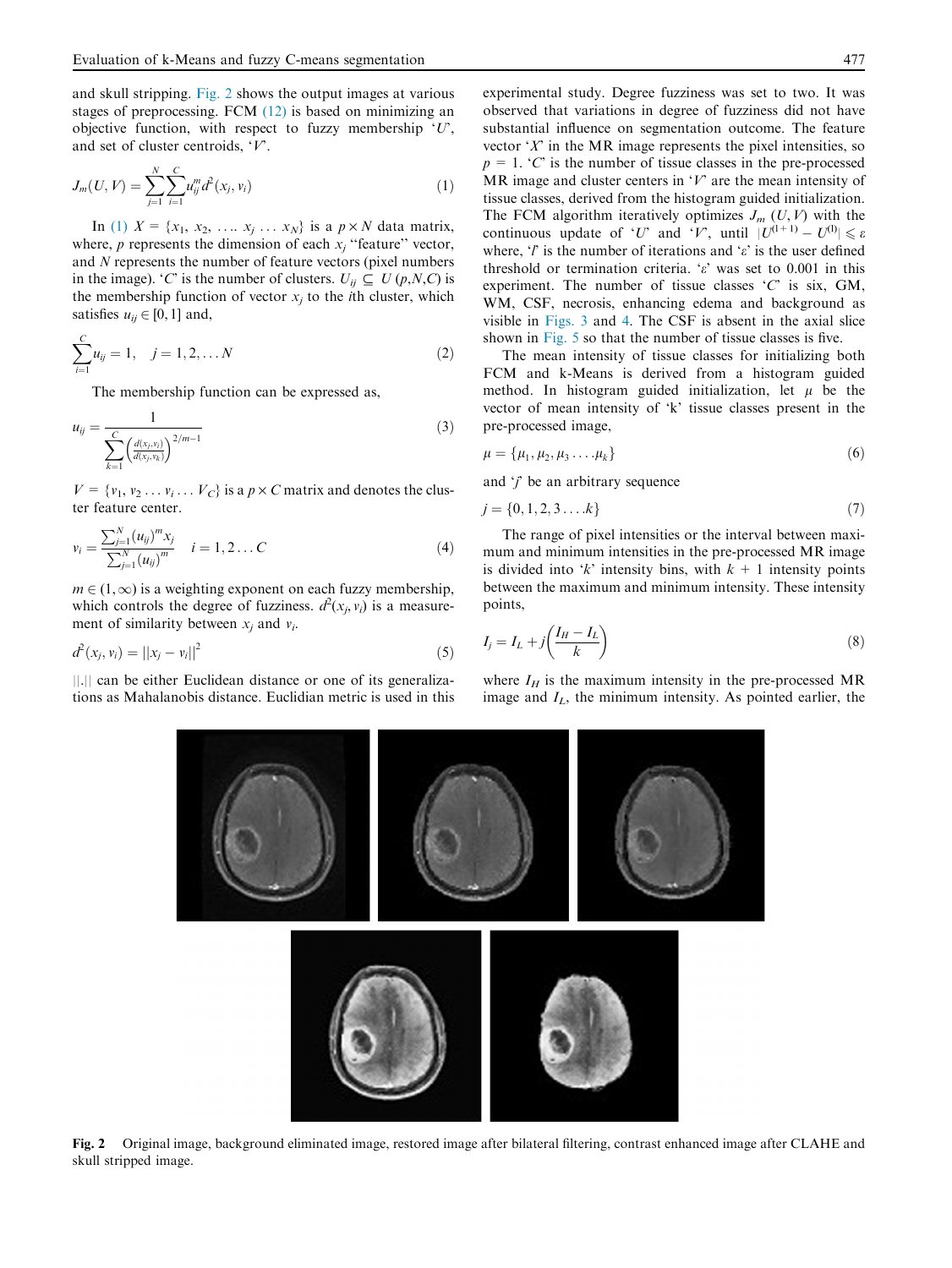<span id="page-3-0"></span>



Fig. 3 Raw MR image 1 preprocessed image, clustered classes with k-Means and clustered classes with FCM.



Fig. 4 Raw MR image 2 preprocessed image, clustered classes with k-Means and clustered classes with FCM.

number of tissue classes 'k' is six, GM, WM, CSF, necrosis, enhancing edema and background.

$$
\mu_j = \frac{\sum_{i=1}^{I_{j+1}} i n_i}{\sum_{i=1}^{I_{j+1}} n_i}
$$
\n(9)

The mean of pixel intensities present in a bin represents the mean intensity of tissue class corresponding to that bin.  $i$  is the intensities present in the *j*th bin and  $n_i$  is the histogram of these intensities.



Fig. 5 Raw MR image 3, preprocessed image, clustered classes with k-Means and clustered classes with FCM.

In k-Means clustering [\(13\)](#page-4-0), let the initialized cluster centers at the first iteration be,

$$
\mu(1) = {\mu_1(1), \mu_2(1), \mu_3(1), \dots, \mu_k(1)}
$$
\n(10)

The pixel intensities actually present in the pre-processed MR image are redistributed to one of the classes or clusters such that,

$$
I \in C_j(1) \text{ if } ||I - \mu_j(1)|| < ||I - \mu_i(1)|| \tag{11}
$$

where  $I = 1, 2, 3, ..., k$  and  $j = 1, 2, 3, ..., k$  but  $i \neq j$  and  $C_i$  is the cluster or tissue class with class mean or cluster center  $\mu_i$ . Generalizing (11), at the *n*th iterative step,

$$
I \in C_j(n) \text{ if } ||I - \mu_j(n)|| < ||I - \mu_i(n)|| \tag{12}
$$

Before the  $(n + 1)$ th iteration, class means or cluster centers are updated, such that the sum of squared distances from all samples or intensities in the tissue class or cluster  $C_i(n)$  to the cluster center is minimized. In fact, new cluster center is just mean intensity of the tissue class  $C_i$ ,

$$
\mu_j(n+1) = \frac{1}{N_j} \sum_{I \in C_j(n)} I \quad j = 1, 2, 3 \dots, k \tag{13}
$$

where  $N_i$  is the number of samples in the cluster  $C_i$  at nth iteration  $C_i(n)$  otherwise  $N_i$  is the number of intensities in the *j*th tissue class in the pre-processed MR image. The algorithm converges when the condition  $(14)$  is satisfied and tissue class mean updating would be terminated.

$$
\mu_j(n+1) = \mu_j(n) \quad \forall j = 1, 2, 3 \dots, k \tag{14}
$$

After the class mean recalculation has been converged, intensities in the image is redistributed to one of the clusters, obeying (12), so that the output mask contains tissue class labels from one to k.